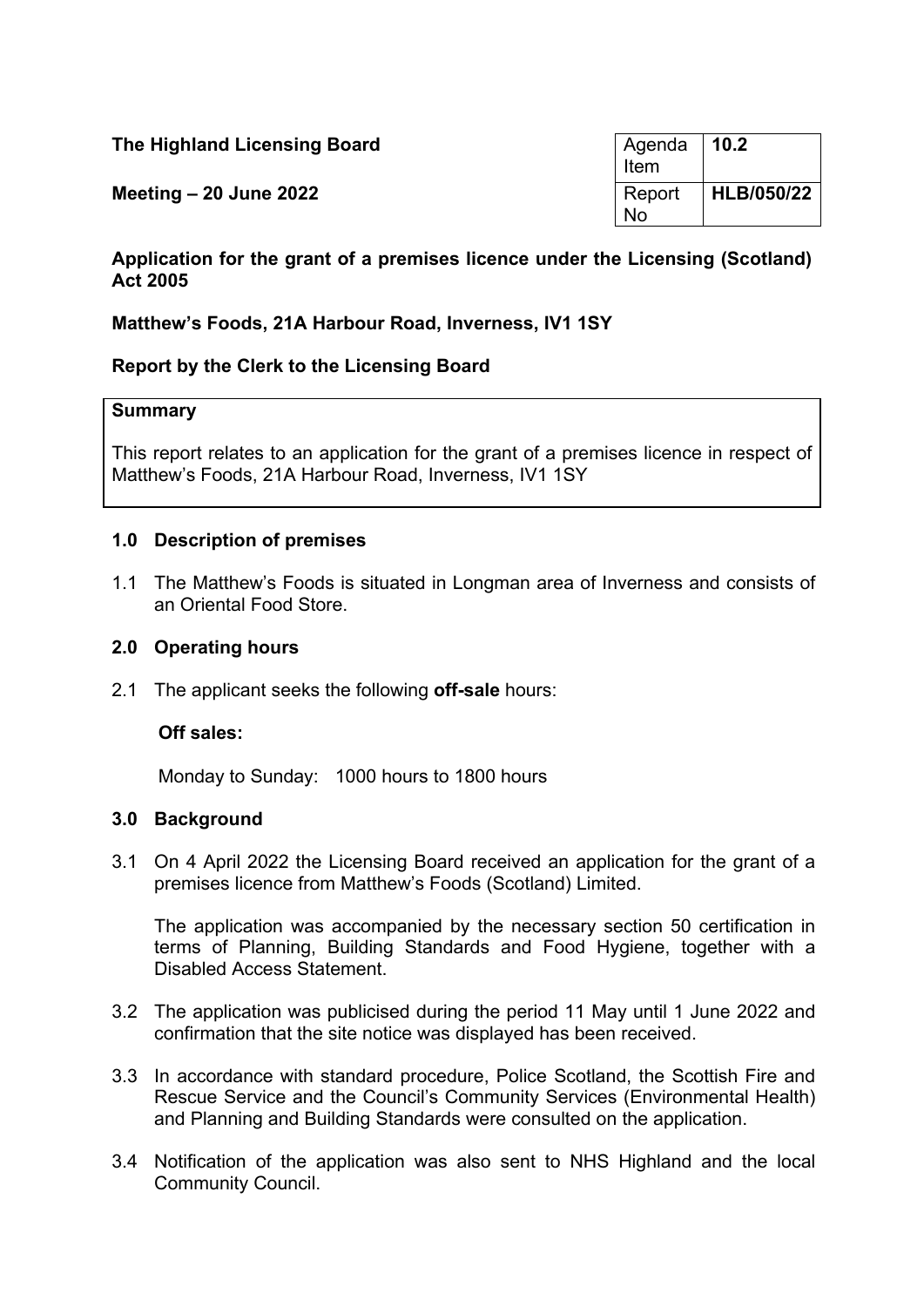- 3.5 Further to this publication and consultation process, no timeous objections or representations have been received.
- 3.6 The applicant must nevertheless be given the opportunity to be heard before the Board determines the application and has accordingly been invited to the meeting. The applicant has been advised of the hearings procedure which may also be viewed via the following link:

[https://www.highland.gov.uk/downloads/file/6399/licensing\\_hearings\\_procedurel](https://www.highland.gov.uk/downloads/file/6399/licensing_hearings_procedurelicensing_board) [icensing\\_board](https://www.highland.gov.uk/downloads/file/6399/licensing_hearings_procedurelicensing_board)

## **4.0 Legislation**

4.1 The Licensing Board must, in considering and determining the application, consider whether any grounds of refusal apply and, if none of them applies, the Board must grant the application.

Relevant grounds of refusal are: -

- 1. that the premises are excluded premises;
- 2. that the Board considers, having regard to the licensing objectives, that the applicant is not a fit and proper person to be the holder of a premises licence;
- 3. that the grant of the application would be inconsistent with one or more of the licensing objectives;
- 4. that having regard to;
	- (i) the nature of the activities proposed to be carried on in the subject premises,
	- (ii) the location character and condition of the premises, and
	- (iii) the persons likely to frequent the premises,

the Board considers the premises are unsuitable for use for the sale of alcohol, or

- 5. that the Board considers that, if the application were to be granted, there would, as a result, be overprovision of licensed premises, or licensed premises of the same or similar description as the subject premises, in the locality.
- 4.2 For the purposes of the Act, the licensing objectives are-
	- (a) preventing crime and disorder,
	- (b) securing public safety,
	- (c) preventing public nuisance,
	- (d) protecting and improving public health, and
	- (e) protecting children and young persons from harm.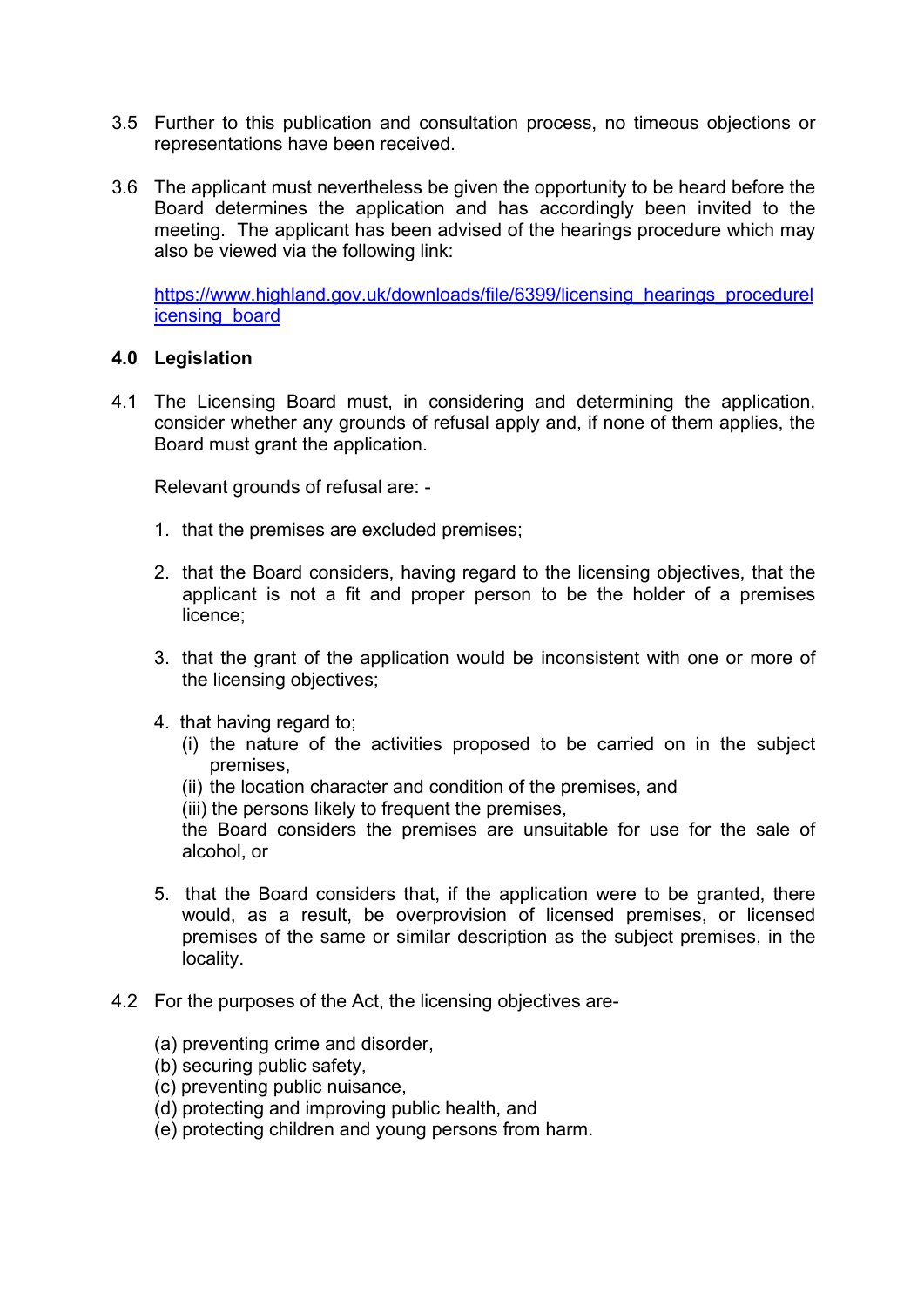4.3 If the Board would refuse the application as made, but a modification is proposed by them and accepted by the applicant, the application can be granted as so modified.

# **5.0 Licensing Standards Officer**

5.1 The LSO has provided the following comments:-

(i) Matthews Foods is a specialist Chinese supermarket based in a commercial district of Inverness. The company is well established in Scotland having six similar outlets currently established.

(ii) The premises have been visited by the LSO and they are suitable for the sale of alcohol as described within the operating plan. The proposed alcohol display area is well within the current threshold set by HLB for the consideration of the question of overprovision. Good supervision of this area is afforded by it being placed in direct line of sight from the till areas.

(iii) The necessary section 50 certificates, disabled access statement and layout plans have accompanied the application.

(iv) It is the LSO's opinion that the application is in keeping with the licensing objectives.

(v) Following the public consultation phase of this application there have been no objections or representations received by HLB.

## **6.0 HLB local policies**

- 6.1 The following policies are relevant to the application:-
	- (1) Highland Licensing Board Policy Statement 2018-23
	- (2) Highland Licensing Board Equality Strategy

## **7.0 Conditions**

## 7.1 **Mandatory conditions**

If the application is approved the mandatory conditions set out in Schedule 3 of the Act will apply.

## 7.2 **Local conditions**

None

## 7.3 **Special conditions**

No special conditions are considered necessary.